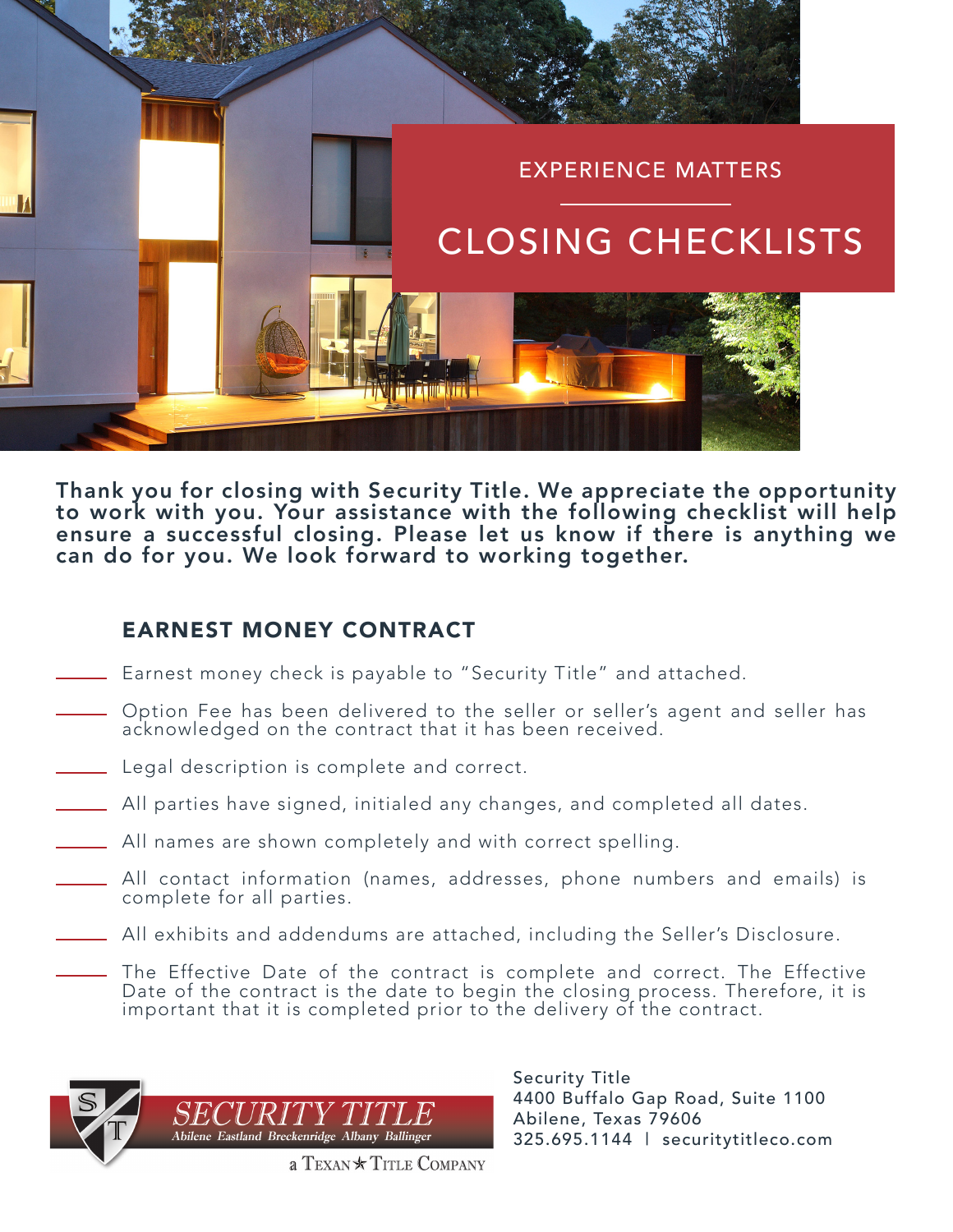#### EXPERIENCE MATTERS

#### ITEMS NEEDED PRIOR TO CLOSING

- **Survey:** As required by the contract, if we are using the seller's existing survey, it must be furnished along with the T-47 affidavit immediately after the contract is executed so that we may review and approve it. Security Title must have written instructions to order a new survey.
- Buyer's Lender: Provide lender name, contact person, and phone number.
- Payoff Information: Provide seller's existing loan number, social security number, phone number, email address and contact person so Security Title may request the payoff.
- Seller's Information Sheet: Completed, signed and returned to Security Title.
	- Marital Status: Provide seller's marital status from the time of acquisition of the property to the closing. If single at time of acquisition, but currently married, spouse must join in on all closing documents from the contract through the final deed.
- **Commission:** If the % is not stated on the contract, please advise.
	- **Termite Report:** Deliver the original report and invoice to your escrow officer and let us know if it has been paid. This information must show on the closing statement.
- Home Warranty: Notify your escrow officer of the options selected, the amount, and the name of the company. An invoice and the application must be at closing.
- HOA Information: Request HOA information to meet contract deadlines. Please provide name and number of manager. Security Title can order the resale certificate if requested. Hazard Insurance: Buyer needs to arrange for insurance coverage and have the agent contact the escrow officer and buyer's lender with details of coverage for lender requirements.
	- Repairs: If the lender approves the repairs being paid at closing, deliver original invoice to your escrow officer. Most lenders will not allow an escrow for repairs nor allow a credit to the buyer for the repair allowance. Repairs may need to be handled prior to closing.
	- Good Funds: Wired funds or a cashier's check payable to Security Title for all amounts over \$1,500.00 are required at closing. The total amount due should be available prior to closing based on our receipt of the loan documents from the lender. Please contact your escrow officer for wiring instructions.
- Identification: All parties signing closing documents must bring a valid government issued photo ID to closing for identification purposes.
	- Power of Attorney: If a power of attorney is to be used at closing, Security Title and the lender must review and approve it prior to closing. Your escrow officer must be able to contact the principal of the power of attorney on the day of closing. We can provide the form if necessary and will require the signed original at closing.
	- Special Circumstances: Please notify your escrow officer of any special circumstances (out of town signers, a closing linked to another closing, language barriers, divorce, estate, trusts or guardians) so that Security Title can respond accordingly.
	- Entity as Party. If seller or buyer is a trust entity, submit a copy of the trust agreement and signed verification of trustee. If seller or buyer is a corporation, partnership or other entity, submit the applicable formation documents (i.e.: articles of incorporation, bylaws, corporate resolutions, partnership certificate, etc.)
	- Please review the closing disclosure with your clients upon receipt. If something on the closing disclosure does not match your understanding of the transaction, notify your escrow officer immediately. Your escrow officer may not have all the necessary information.



Security Title 4400 Buffalo Gap Road, Suite 1100 Abilene, Texas 79606 325.695.1144 | securitytitleco.com

a TEXAN \* TITLE COMPANY